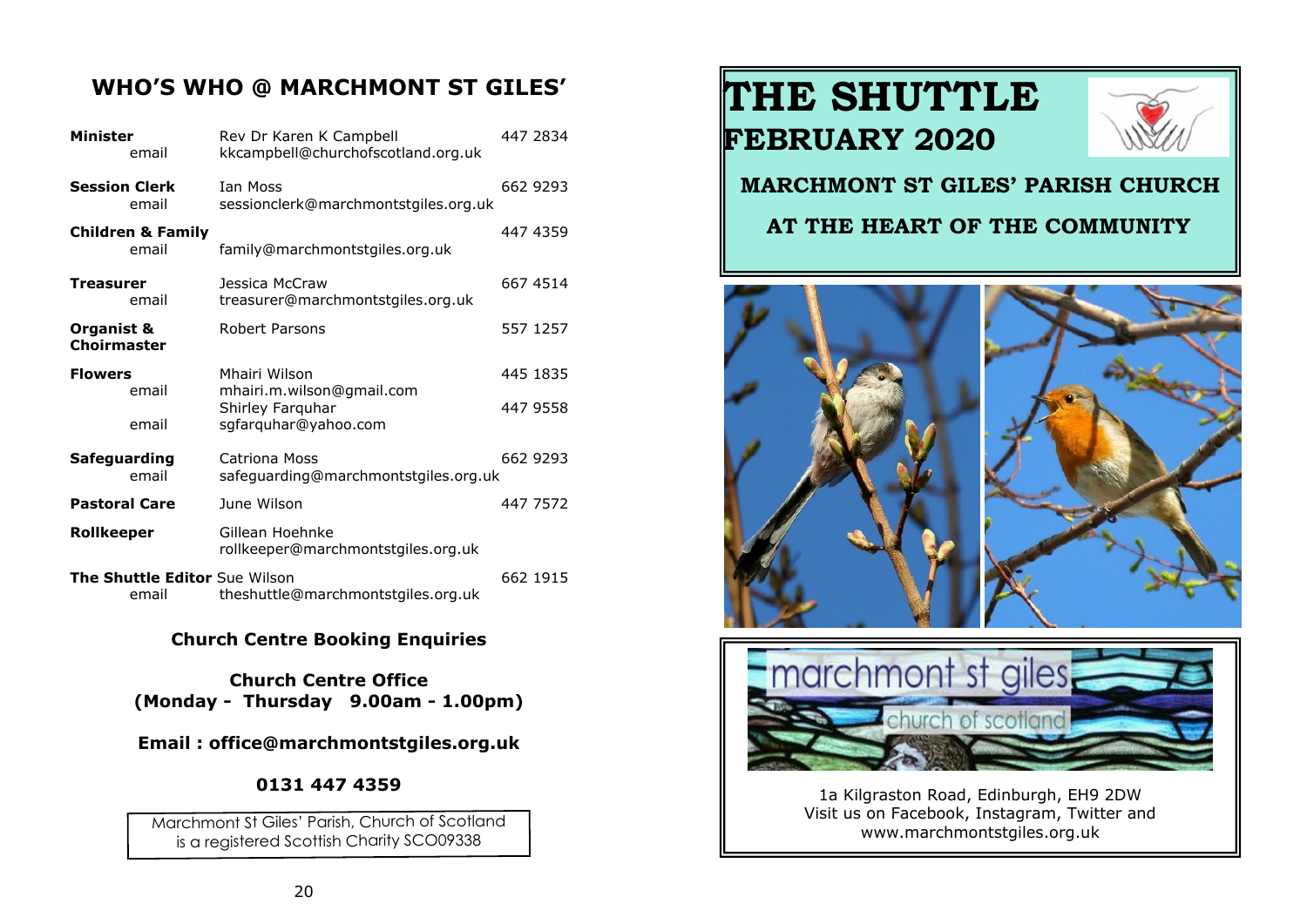#### **Meeting Matters**

#### **Every Tuesday**

| 10.00                  | Prayers & Reflection                       | South Transept |
|------------------------|--------------------------------------------|----------------|
| <b>Every Wednesday</b> |                                            |                |
| 12.30                  | Butterflies Plus - Lunch for the Over 60's |                |
| <b>Every Thursday</b>  |                                            |                |
| 12.30                  | <b>Bible Study</b>                         |                |
| <b>Every Saturday</b>  |                                            |                |
| 10 am - 12 noon        | Morning Coffee                             |                |

#### **February**

| <b>q</b> | 9.50  | Junior Church                         |
|----------|-------|---------------------------------------|
|          | 10.30 | Morning Worship                       |
| 11       | 2.30  | Guild: Homes for Heroes.              |
| 23       | 9.50  | Junior Church                         |
|          | 10.30 | Morning Worship                       |
| -25      | 2.00  | MSG Walking Group -                   |
| 27       | 10.00 | MSG Cares - Bereavement Support Group |

#### **March**

|    | 9.45  | High-Lites                                         |
|----|-------|----------------------------------------------------|
|    | 9.50  | Junior Church                                      |
|    | 10.30 | Morning Worship                                    |
| 2  | 7.30  | Kirk Session                                       |
| 3  | 7.30  | Guild                                              |
| 8  | 9.50  | Junior Church                                      |
|    | 10.30 | Morning Worship                                    |
| 15 | 9.50  | Junior Church                                      |
|    | 10.30 | Morning Worship - followed by Christian Aid Lunch. |
| 17 | 7.30  | Guild                                              |
| 22 | 9.50  | Junior Church                                      |
|    | 10.30 | Morning Worship                                    |
| 25 | 7.30  | MSG Cares - Bereavement Support Group              |
| 31 | 7.30  | Guild                                              |

#### **And finally …**

 $\sim$ 

A reminder to myself how important it is to check for errors before sending The Shuttle off for printing! (Editor)

#### **Church Bulletin Bloopers**

At the evening service tonight, the sermon topic will be, 'What is Hell? Come early and listen to our choir practice.

The sermon this morning, 'Jesus walks on water.' The sermon tonight, 'Searching for Jesus.'

Miss Charlene Mason sang, 'I will not pass this way again' giving obvious pleasure to the congregation.

The Rector will preach his farewell message, after which the choir will sing, 'Break forth with Joy.'

Barbara remains in the hospital and needs blood donors for more transfusions. She is also having trouble sleeping and requests tapes of Pastor Nelson's sermons.

Ladies, don't forget the rummage sale. It's a good chance to get rid of those things not worth keeping around the house. Bring your husbands.

Bertha Belch, a missionary from Africa, will be speaking tonight at Calvary Church. Come hear Bertha Belch all the way from Africa.

The Associate Minister unveiled the church's new campaign slogan last Sunday; 'I Upped my Pledge - Up Yours.'

During the absence of our minister, we enjoyed a rare privilege of hearing a good sermon when J.B. Stubbs supplied our pulpit.

This being Easter Sunday, we will ask Mrs Lewis to come forward and lay an egg on the altar.

#### **Front Page Photos by @SunshineOnLeaf on Twitter.**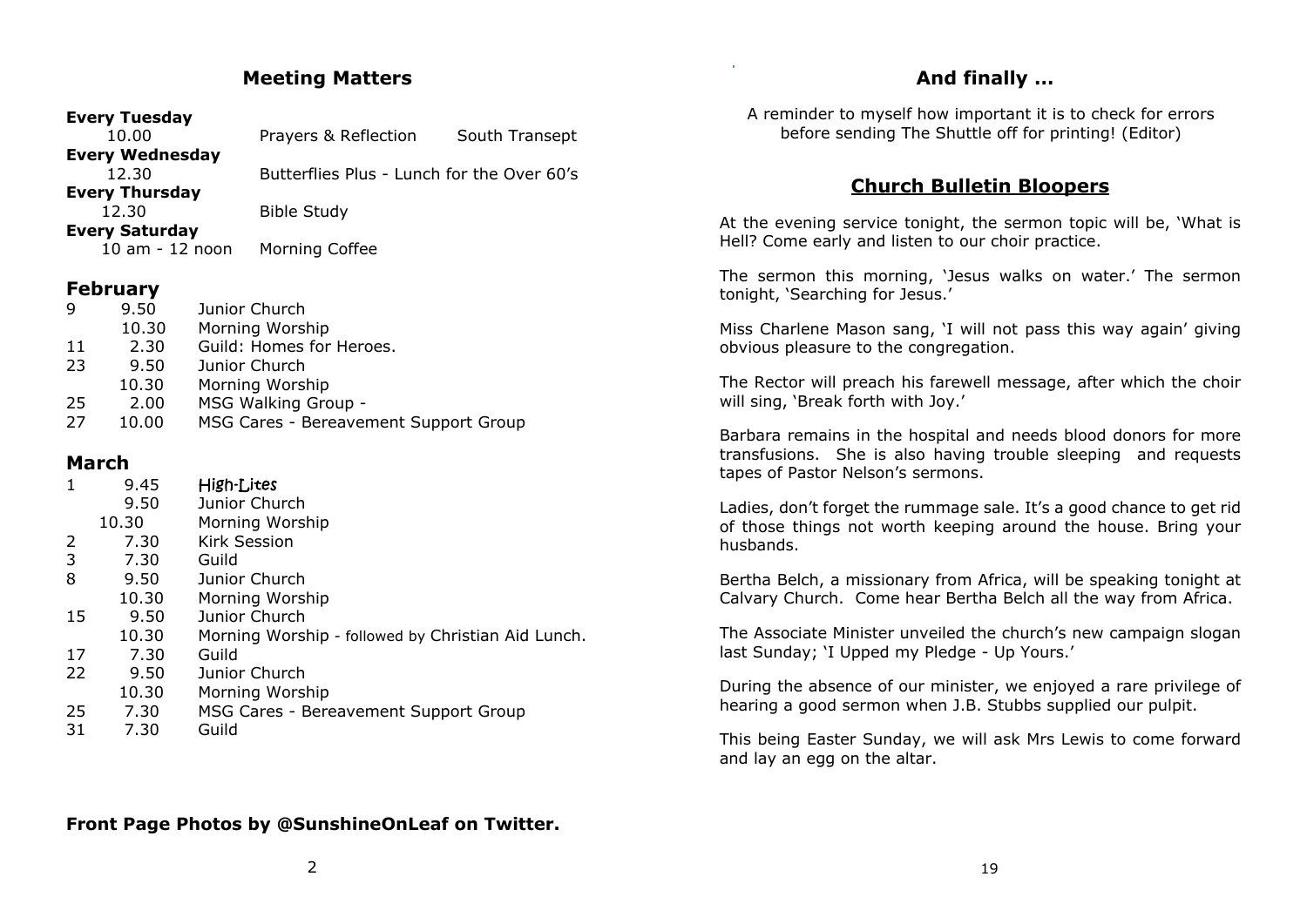#### **MSG Cares**



Although grief is experienced differently by everyone, it is a shared human experience. Bereavement groups can be a place of comfort and healing for those who feel drawn to talk to others about their own experience of grief and hear the bereavement journey of others.

MSG Cares is a bereavement group of peer sharing over a cup of tea or coffee. A minister or a

member of the pastoral care team will be present or nearby should anyone need more support.

This group is for you, the grieving, whether your loss has been recent or years ago. No one knows better what grief is like than those grieving the loss of a loved one.

MSG Cares meets on the last Wednesday of each month at the church centre 10-11:30 am.

Should you have any questions, please feel free to contact Julia Cato at [jcato@churchofscotland.org](mailto:jcato@churchofscotland.org)

#### **Julia**

**Before you go …** in case you missed Nicci's call for volunteers at Butterflies Cafe on page 7 - Help would be welcome from anyone who could offer two to three hours to volunteer at Butterflies cafe, even if it's only once a month. Please speak to Nicci in the cafe if you can help or email her at: [butterflies@marchmontstgiles.org.uk](mailto:butterflies@marchmontstgiles.org.uk)

#### **Reflections**

I have always been intrigued by the way the Bible from beginning to end talks about journeys in relation to the life of faith. From Adam and Eve being evicted from Eden, to Abraham, Joseph and Moses then later, Mary and Joseph, Jesus and his disciples – journeying has been a strong motif in the faith of his people.



If we are called to a metaphorical journey in our faith, some others over centuries have been called to journey far and wide to share their faith.

On the other hand, all sorts of people travel to give their support and comfort to others in times of need.

In the midst of the bombing of Coventry in November 1940, the Mayor, John Mosely, had been in his post for only 5 days. For the previous two nights, the bombing had been fierce and that morning, as he was getting up and dressed, there was a knock at the door.

He had barely slept for two nights and during the day he had inspected the bombsites and helped with all the emergency planning and support which was needed. 75% of all buildings in the city were destroyed and 50% of all homes. Most people had to exist without water, gas or electricity. A survivor remembered the "total despair" she and others felt within the city.

The Mayor's wife was already downstairs, picking up glass from their windows, which had been blown in. She shouted to the visitor that the front door had been jammed shut in the bombing and they would have to go round the back. John opened the back door to discover the King standing there. Unannounced and with his lunch in his pocket, King George VI, made many journeys to the bombed out cities of the country to give support, encouragement and to raise morale.

The unshaven Mayor led His Majesty around the worst-hit areas, including the ruins of Coventry Cathedral. He did bring succour and acknowledgement, but by the afternoon, a rumour went round the city that a second attack was on the way. By night time, 100,000 people had fled the city for the surrounding countryside. Most of us now have no memory or experience of what it must have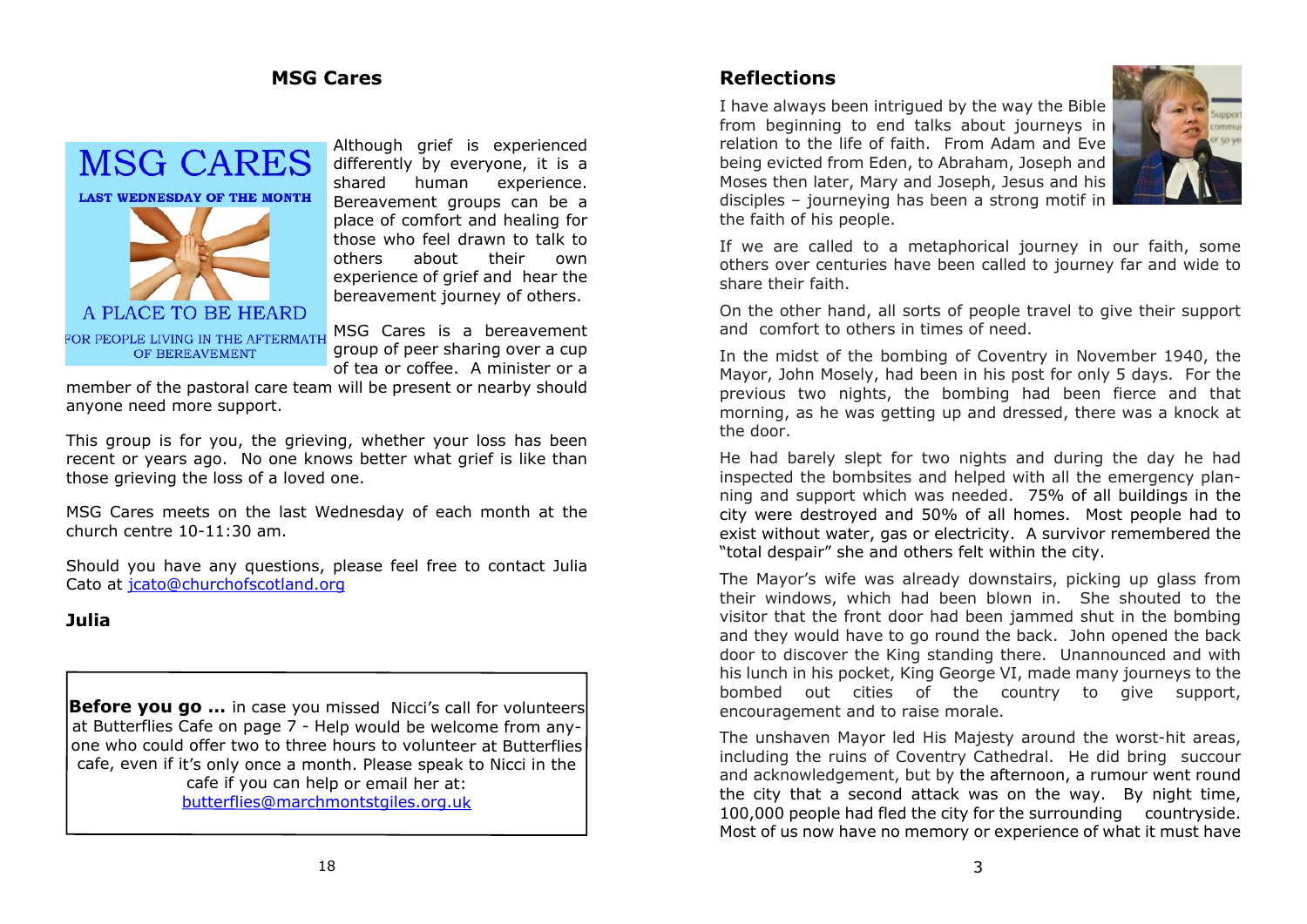been like to be bombed, or sleep in shelters, or not know what tomorrow might be like for our lives, homes or those of our neighbours. A long time ago now I spoke with a lady who grew up on the Isle of Dogs, now better know as Canary Wharf. She said that when she left her home each morning, she didn't know whether she would ever see her home or her family again.

This is the kind of world that many people and many Christians still live under today. Christians in Palestine still live with bulldozers driven on behalf of the Israeli Government, destroying their property, although no international agency seems to be able to stop them or challenge them effectively.

And now as we enter a new year, with more aggression taking place between nations, let us pray for Iranian Christians and Nazanin Zaghari-Radcliffe, imprisoned in Iran.

Let us speak peace unto nations and let us pray that our leaders do what is right.

### Karen K Campbell



#### **Edinburgh Heritage: Grange Cemetery**

Walking through Grange cemetery you might stop and wonder at the artistic, symbolic and amazingly elaborate gravestones. When you hear about the lives of the people whose names are engraved on the stones, the cemetery becomes a colourful community of lively people who contributed to Edinburgh society from the early 19th Century onwards. Marchmont St Giles' tours of Grange Cemetery last year have been hailed a success by local people and further afield on Twitter:



Scottish Graveyards @ScottishGraves . 14h For #MementoMoriMonday we enjoyed a wonderful quided tour of the Grange Cemetery today from the incredibly knowledgeable @revdrkkc, minister of nearby @Marchmont St G.

If you can make it along to future tour, you should! Thanks for recommendation @SecretEdin #MementoMori pic.twitter.com/ Lyxu1T83JH





The series of tours, led by Rev Dr Karen Campbell, are the result of her extensive research into some well-known and some lesser-known names, with themes emerging of The Literary and the Musical, War and Warriors and Edinburgh Worthies. One of the Edinburgh Worthies was William Stewart Cruikshank whose construction company built the King's Theatre. During the construction the owners ran into financial difficulties owing money to architects, surveyors and lawyers but mostly to Cruikshank who then became the major shareholder of a new company

that owned the theatre, which opened in 1906. The theatre ownership later merged with the larger theatre company, Howard and Wyndham and this launched the theatrical career of Cruikshank's son, Alexander Stewart Cruikshank. Then later, his son, Stewart, followed his father as managing director of the King's Theatre.

Another series of tours is planned for Spring 2020. Look out in The Shuttle and on MSG social media for dates.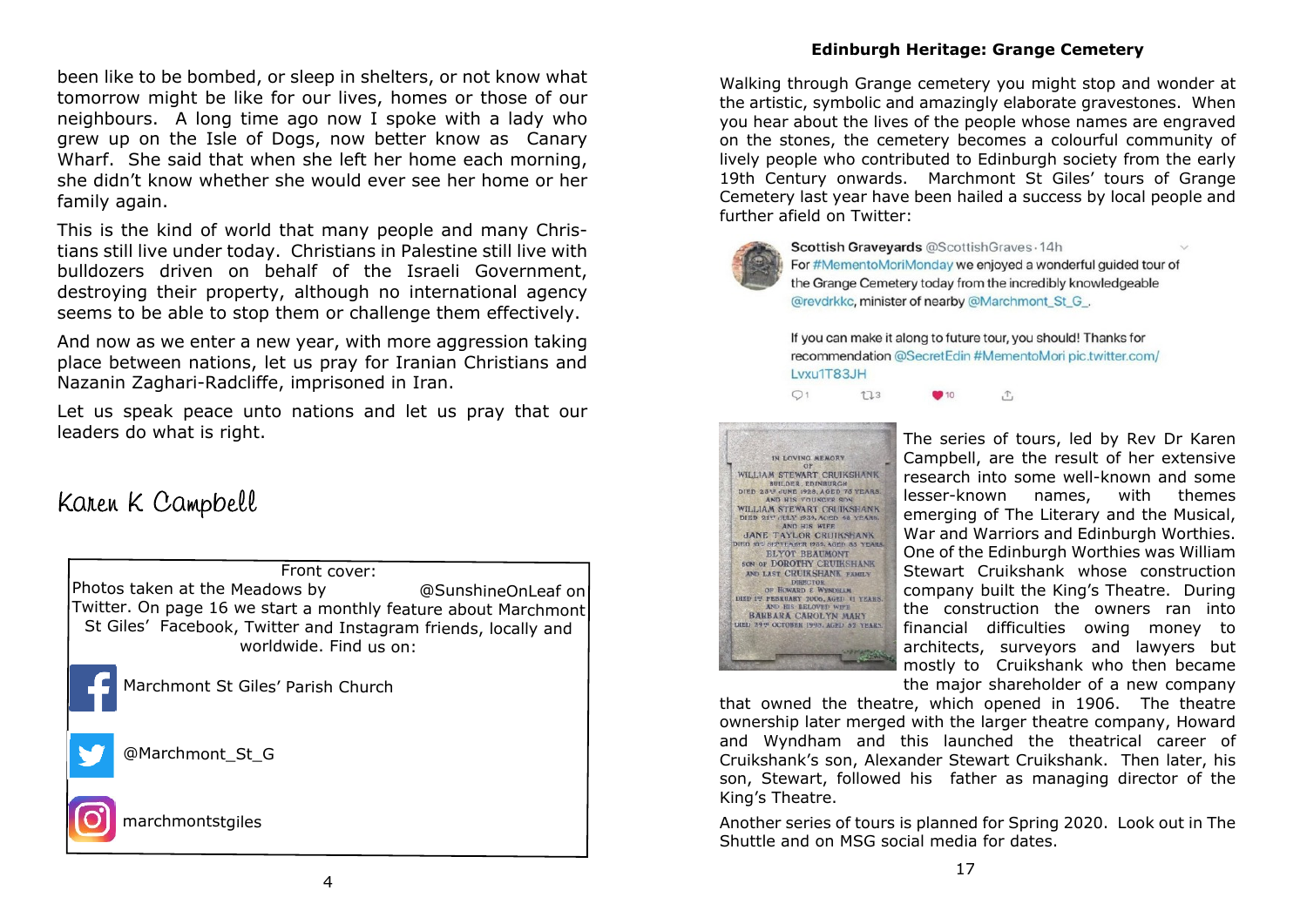#### **Marchmont St Giles' on Social Media**

#### **Shuttle Editors**

Being on social media connects Marchmont St Giles' to people locally, nationally and worldwide. Every month in The Shuttle there will be a focus on some of our Facebook friends and people and organisations we follow on Twitter and Instagram.



@SunshineOnLeaf is a local Marchmont Tweeter who posts beautiful photos of the natural world, many around Marchmont, the Meadows and Grange. Grange Cemetery often features in the photos. The photos show the importance of looking up into the trees and down into the leaves in order to spot the

amazing variety of birds and butterflies to be found amongst the graves.





The Marchmont woodpecker

 A painted lady painted lady the A robin<br>butterfly



@Marchmont\_St\_G on Twitter follows @ScottishGraves who post photos, epitaphs and stories from Scotland's historic graveyards. They share Karen's enthusiasm about the stories behind graves, recognising that they are "an oft-overlooked treasury of Scottish cultural heritage." We are delighted to meet social media friends in person and were pleased to meet @Scottish Graves when they joined our Grange Cemetery tours last year.

The start of 2020 brings changes to The Shuttle. Judith Stewart's retirement from her job as Butterflies Cafe Manager (page 6) and as co-editor of The Shuttle with her husband, Charles, leaves a hard act to follow.



In joining Charles as co-editor, I have something to admit. I've always thought this was called The Shuttle because the tower of Marchmont St Giles' Church looks like a space shuttle! Judith reminded me a shuttle was the name in the 1960s for an unusual apparatus in large stores and banks that sent messages between departments; different departments *communicated* by means of

a pneumatic tube system, which could send cash in a shuttle under high pressure and at high speed from a till to the accounts room. Who remembers them and the noise they made in shops such as Jenners, Menzies, Bread Street Store?

So, The Shuttle is a means of communication. In my work as a speech and language therapist I've learned that listening is as important as speaking, so as well as reading The Shuttle we hope you will contact us with ideas for topics to include in its pages, comments and opinion about what you read and news about the church, its centre and the wider Marchmont community (email: theshuttle@marchmontstgiles.org.uk).

As well as keeping you up-to-date with all the activities happening in the church and centre and with MSG's building development during 2020, The Shuttle will be introducing you to some of the people in MSG' church and community, starting this month with an overview of the structure of the Church of Scotland on page 9 written by Judith and an introduction to our Session Clerk, Ian on page 12. Other ideas brewing for future features in The Shuttle: intergenerational exchanges of news, pages geared to children and teenagers, book reviews and choir news. We hope in all that we write that The Shuttle will reflect God's love into the heart of the community.

#### **Sue Wilson**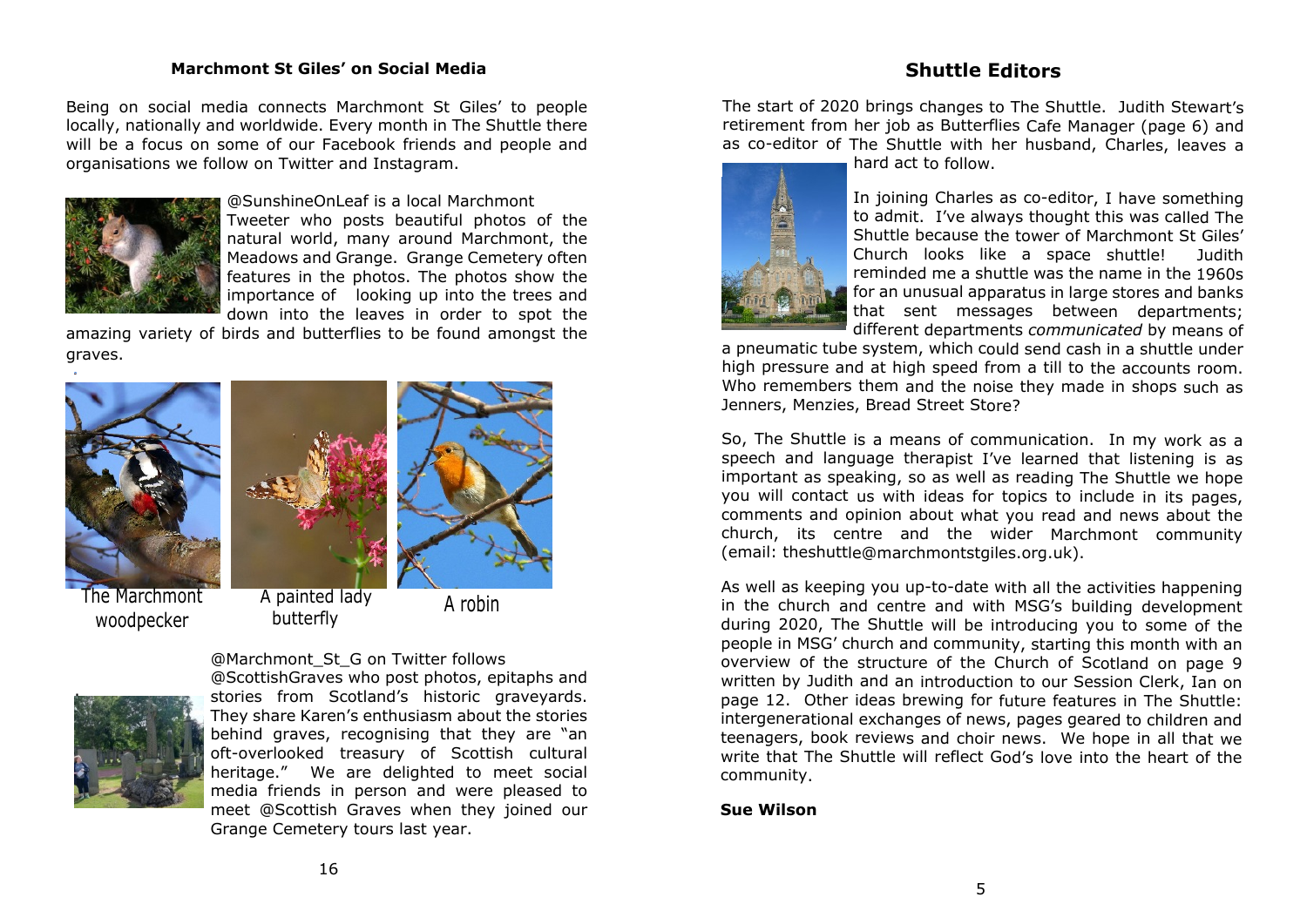#### **Butterflies Cafe**

#### **Retirement**

On the 20th December 2019, Judith Stewart retired after thirteen years as Manager of Butterflies Cafe. Under her management the cafe has flourished. It has been described by regular visitors as 'home-from-home' which sums up the welcoming and relaxing atmosphere in which people have enjoyed Judith's fresh home-baking and wonderful lunches.



Judith was presented with vouchers for dinner and afternoon tea at Prestonfield House Hotel and a butterfly brooch to show appreciation for all she has done in the cafe and the church centre over many years. I'm sure all the readers of The Shuttle and all who come into Butterflies cafe will join us in letting Judith know how much she will be missed and in wishing her and her husband Charles, a retirement full of travel, fun and fulfilment.

#### **Thank You from Judith**

Sincere thanks to all who contributed so generously to my retirement gifts which were much appreciated and will be enjoyed throughout the next few months. Retirement is a new, exciting (hopefully) chapter in life and it is my time to make the journey after 13 happy, sad, exhausting, scary, laughter-filled and unforgettable years as Manager of Butterflies Cafe. I have made many friends over the years and look forward to keeping in touch with them in the future and wish Nicci every success in her new role as Manager and ask you to support her as she forges a new path for the Cafe. **Judith**

#### **Walking Group**

Marchmont St Giles' walking group offers fellowship, exercise and a chance to explore the local neighbourhood to all who come along. The walks take place on the last Monday of every month, starting at the church at 2pm and all are welcome. Sandie Christie has established these successful outings, putting creative energy into planning and organising enjoyable routes, including the coffee stops and bus routes.

At the end of January, six cheerful walkers set off to walk through the Hermitage, motivated by thoughts of afternoon tea and perhaps a cake somewhere along the way. Due to the muddy conditions underfoot there was a slight diversion to the route. We walked alongside Blackford Pond where we spotted a heron perched on a log, then we followed the path to the big field at the Hermitage. Onward along Hermitage Drive, we were disappointed to find the Lodge Cafe on Braid Road closed but happily climbed the hill to enjoy tea and cakes at The Braid Hills Hotel where we took time to admire the view on the bright and sunny winter's day. We chatted and shared some of our



**Photo by Sharon Ho.**

holiday plans for the coming year. Sandie had organised a bus route back but as it was mostly downhill we walked back to the church and explored parts of the Cluny area we'd not seen before. It was an outing enjoyed by all.

The next walk will be on Monday 24<sup>th</sup> February when we will head again to Blackford Pond, then in March a trip is planned to Portobello beach.

If you're thinking of joining us for a walk and would like more information contact Sandie Christie on 623 0119, preferably before 11 am. **Kate**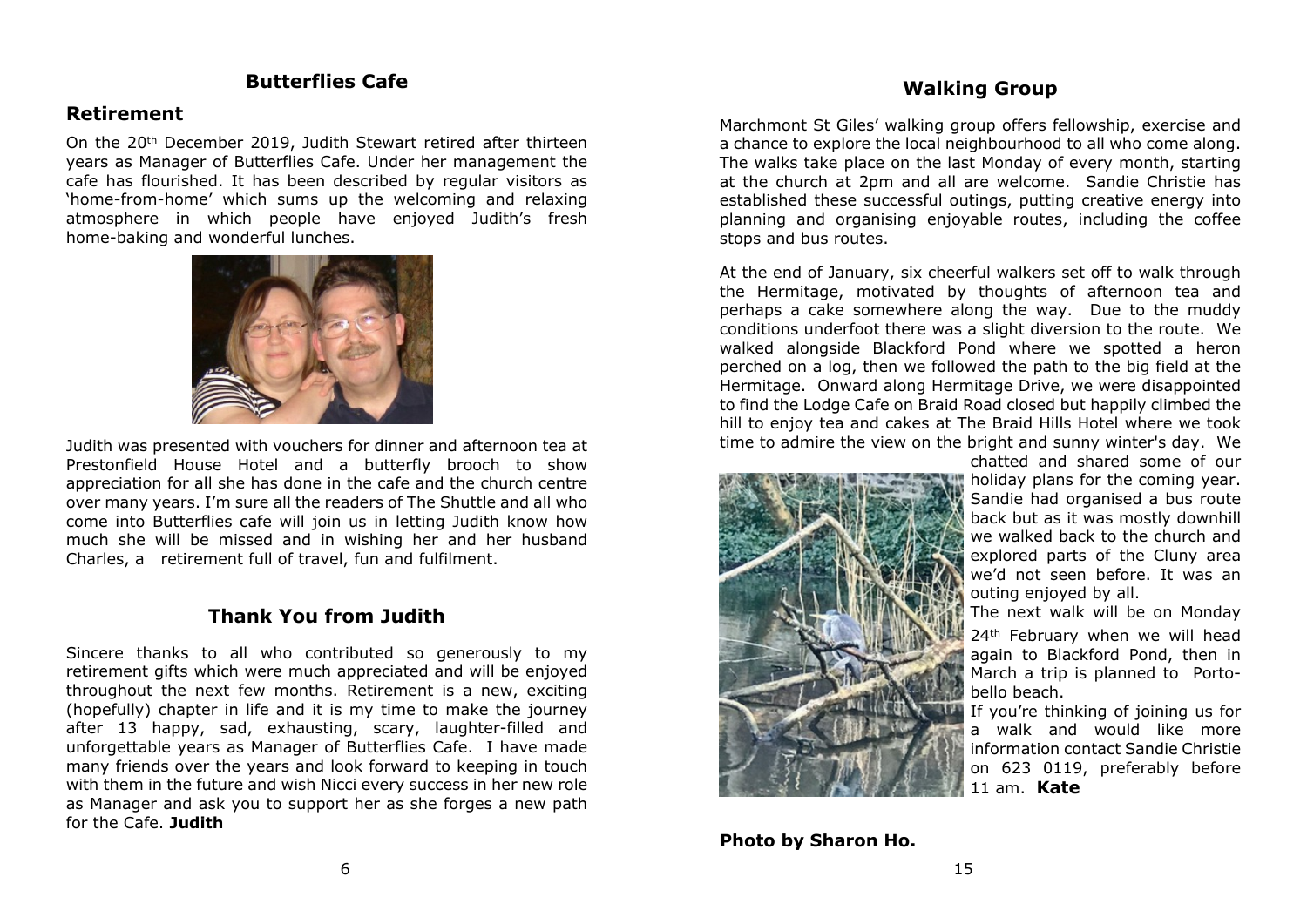# AROUND THE AISLES



**Calendar fundraising.** A big thank you to Erin, Holly, Iona, Joel and Ye eun for their hard work in producing the Pets of Marchmont St Giles' 2020 calendar which raised £400 towards the Church Development Fund. We are extremely grateful to Scotmid who funded the cost of printing with a Community

Grant.

- **Guild Fundraising.** The Guild raised £49 through sales of Christmas boots. The money will go to the Seema project in India and to Crossreach.
- **The church treasurer reports** that during 2019 lowlevel fundraising for the church development amounted to £5052. Of this nearly £2000 was from the sale of goods in the Cafe such as jam. The remainder was from personal donations, the Meadows Festival, a family ceilidh, money spinner, the bookstall and a penny jar.
- **The Flower Convenors** would like to invite any "budding" flower arrangers to come forward, stressing that there are 8 on the rota so you would only be required to arrange once every couple of months.



**Christian Aid Lunch.** After the service on Sunday 15th May at Marchmont St Giles' there is a soup, bread and cheese lunch to raise funds for Christian Aid. All welcome to come along to

enjoy the food and good company and to support a very good cause.

Nicci Owens, who has worked at Butterflies Cafe for 10 years has been promoted to Cafe Manager. We wish her congratulations on her new appointment.

#### **A call for more volunteers:**

**New Butterflies' Manager**

Nicci would welcome more volunteers at the cafe, anyone who could offer two to three hours even if it's only once a month.

Please speak to Nicci if you can help or email her at: butterflies@marchmontstgiles.org.uk

#### **New Butterflies Cook.**

Nicci is joined by Jacqueline Malkani who will cook for the Butterflies Plus lunch for over-60s on Wednesdays and will work in the cafe all day on a Friday. Welcome to the Butterflies team, Jacqueline.

#### **News From The Guild**



We thank Jim Byers from The Royal Bank of Scotland for his talk to The Guild 14th January on a very important subject: Fraud and Prevention. His outline of how to prevent fraud left us all feeling more aware of how to avoid being a victim of fraud and so, more confident about keeping ourselves safe. This was the first Guild meeting of 2020. We look forward to our February and March meetings:

- $\bullet$  Homes for Heroes by Kevin Gray on  $11<sup>th</sup>$  February
- Projects at the Botanics by Heather McHaffie on 3rd March
- The Crossreach Project on 17<sup>th</sup> March
- Celebrity, George Anderson, well-known from the Beechgrove Garden gives a talk on 31st March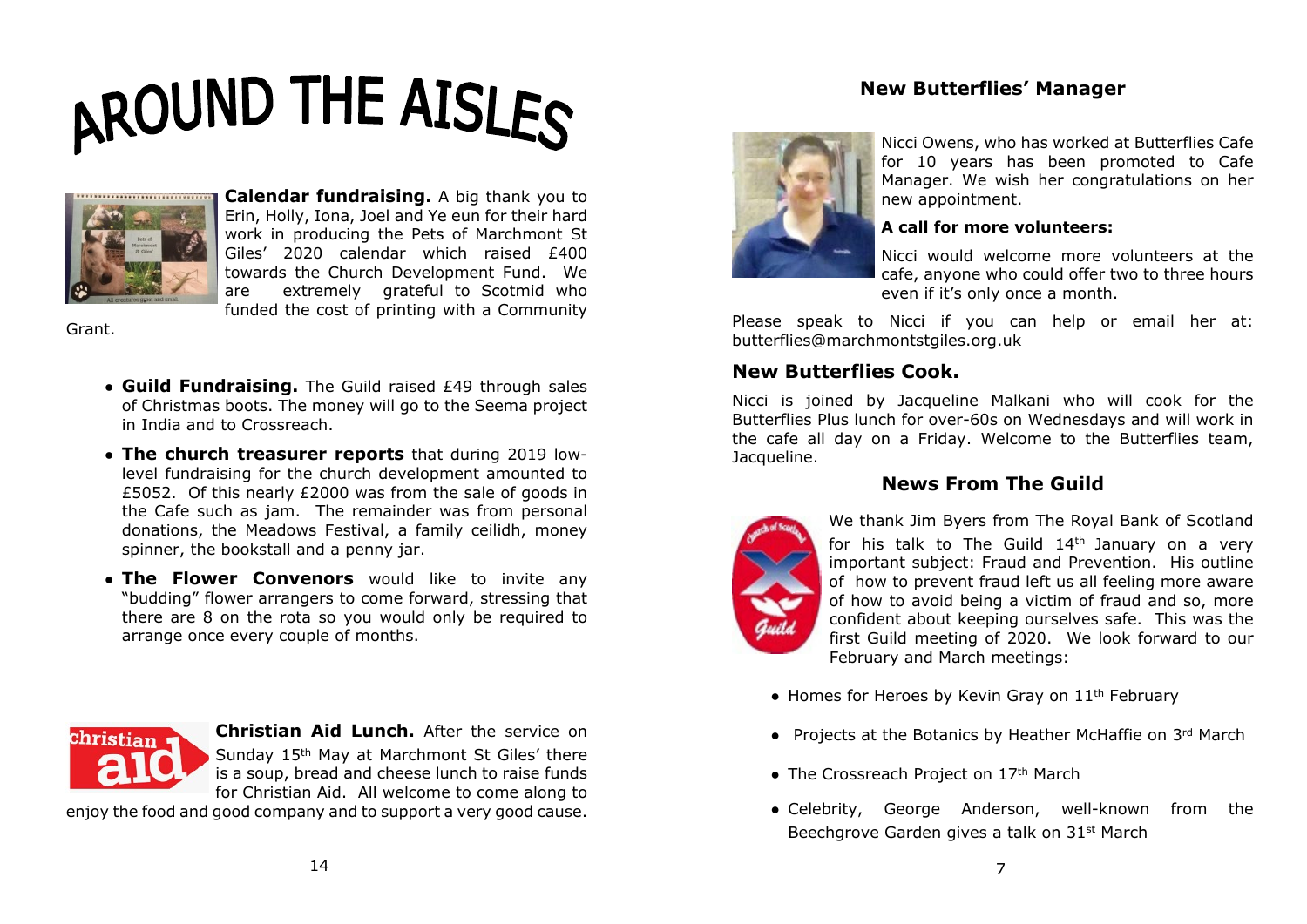#### **CHURCH FAMILY & PARISH NEWS**

#### **We give thanks for the life and service of:**

Mr Douglas Brown, a resident of the parish, who died on 9<sup>th</sup> January 2019.

Mrs Anne Robb, a member of the congregation, who died on 25<sup>th</sup> January 2019.

Mrs Annie Barr, a resident of the parish, who died on 5<sup>th</sup> February 2019.

#### **Minister's appointment to new Forum**

The Minister has been appointed by the Church of Scotland to be Vice Convener of the new Faith Nurture Forum. This Forum not only replaces the former Ministries Council and Mission and Discipleship Council, but also seeks to enact the new radical plan for the Church of Scotland in the way the whole Church will work. The Forum consists of only 15 people compared to approximately 90 people before. The hope is that they will make policy and release the staff to serve local Congregations and Presbyteries, and reduce the top heavy bureaucracy of yesteryear. We will see what the next year brings but Karen is excited to be in at the beginning and is delighted that she only has to serve for two years.

#### **Helping to make MSG tick**

An A4 version of this calendar and contact details is available from the Office.

| Helping make Marchmont St Giles' tick: Diary 2020 |                |                     |              |   |                                     |                     |                     |                    |
|---------------------------------------------------|----------------|---------------------|--------------|---|-------------------------------------|---------------------|---------------------|--------------------|
|                                                   | <b>FLOWERS</b> | <b>BEADLE</b>       | <b>SOUND</b> |   | <b>WELCOME TEAM &amp;</b><br>Leader | <b>READER</b>       | <b>COFFEE</b>       | <b>COMMUNION</b>   |
| $26$ -Jan                                         | Charles S      | Jessica             | Andrew       | 5 | Muriel                              | Karen               | Joan Smith          | Quarterly          |
| 02-Feb                                            | Joan E         | Andrew <sub>N</sub> | Andrew N     | 6 | Carole                              | Andrew <sub>N</sub> | Charles S           |                    |
| 09-Feb                                            | Shirley F      | Jessica             | Jessica      |   | David B                             | Crispin A           | Eileen              |                    |
| 16-Feb                                            | Jessica McC    | Charles S           | Charles S    | 2 | Mike                                | Stephen C           | Joan Wareham        |                    |
| 23-Feb                                            | Dianne B       | Mike / Anne         | Andrew N     | 3 | Jessica                             | Angie D             | June Wilson         | <b>Round TC</b>    |
| 01-Mar                                            | Mhairi         | lan                 | Andrew N     | 4 | lan M                               | Jessica             | Ann McGhie          |                    |
| 08-Mar                                            | Ann A          | Mike / Anne         | Andrew N     | 5 | Andrew N                            | Eileen              | <b>Helen Bennet</b> |                    |
| 15-Mar                                            | Charles S      | Charles S           | Charles S    | 6 | Carole                              | Lorraine M-L        | Liz Mack            |                    |
| 22-Mar                                            | Joan E         | Andrew <sub>N</sub> | Andrew N     |   | Andrew                              | Angie D             | Jessica M           |                    |
| 29-Mar                                            | Jessica        | Jessica             | Jessica      | 2 | Mike                                | Charlie L           | Frances Brown       | <b>Side Chapel</b> |

8

My elder brother, David would go on this as it allowed pedaling to support the others. In between Dad and Mum on the handlebar was a child seat. I would go on this, but as much as it did not require any effort to pedal, it required good balance and a good grip, as Mum and Dad's legs were rotating up and down and it was easy to get knocked off.

Unfortunately we do not have any 'action' photos, but this single photo appeared in the Stockport Messenger about September 1967. There isn't a date on the paper but comparing it to other family photos I think I am about 6 years old. The article (which is still attached to the photo in the newspaper) reads:

"If it had been a tandem it might have passed unnoticed - but a bicycle for five? No wonder residents of Cheadle take a second look when Mr John Moss and his family cycle by. The three young Mosses, seen here with Mr Moss, of Crossefield Road, Cheadle are David, Ian and Pat. Mrs Moss makes the total five."

If it had just been a tandem it might have passed unnoticed - but a bicycle for five No wonder residents of Cheadle take a second look when Mr. John Moss and his family cycle by. The three voung Mosses, seen here with Mr. Moss, of Crossfield-road, Cheadle, are David, Ian and Moss makes

#### **Ian Moss, Session Clerk**

#### **The Role of the Session Clerk in the Church of Scotland**.

The formal part of a session clerk's 'job' is focused on the meetings of the Kirk Session, supporting the minister (or interim moderator) in preparing/keeping minutes and agendas, ensuring that due notice is given of the meetings and dealing with correspondence on behalf of the church.

The Session Clerk is one of the key roles in any church, the hub around which the life of the church revolves. While many church congregations may make the job a joint task here at MSG we have a number of people filling on specific areas of the Session Clerk's remit. Volunteers to assist are always welcome.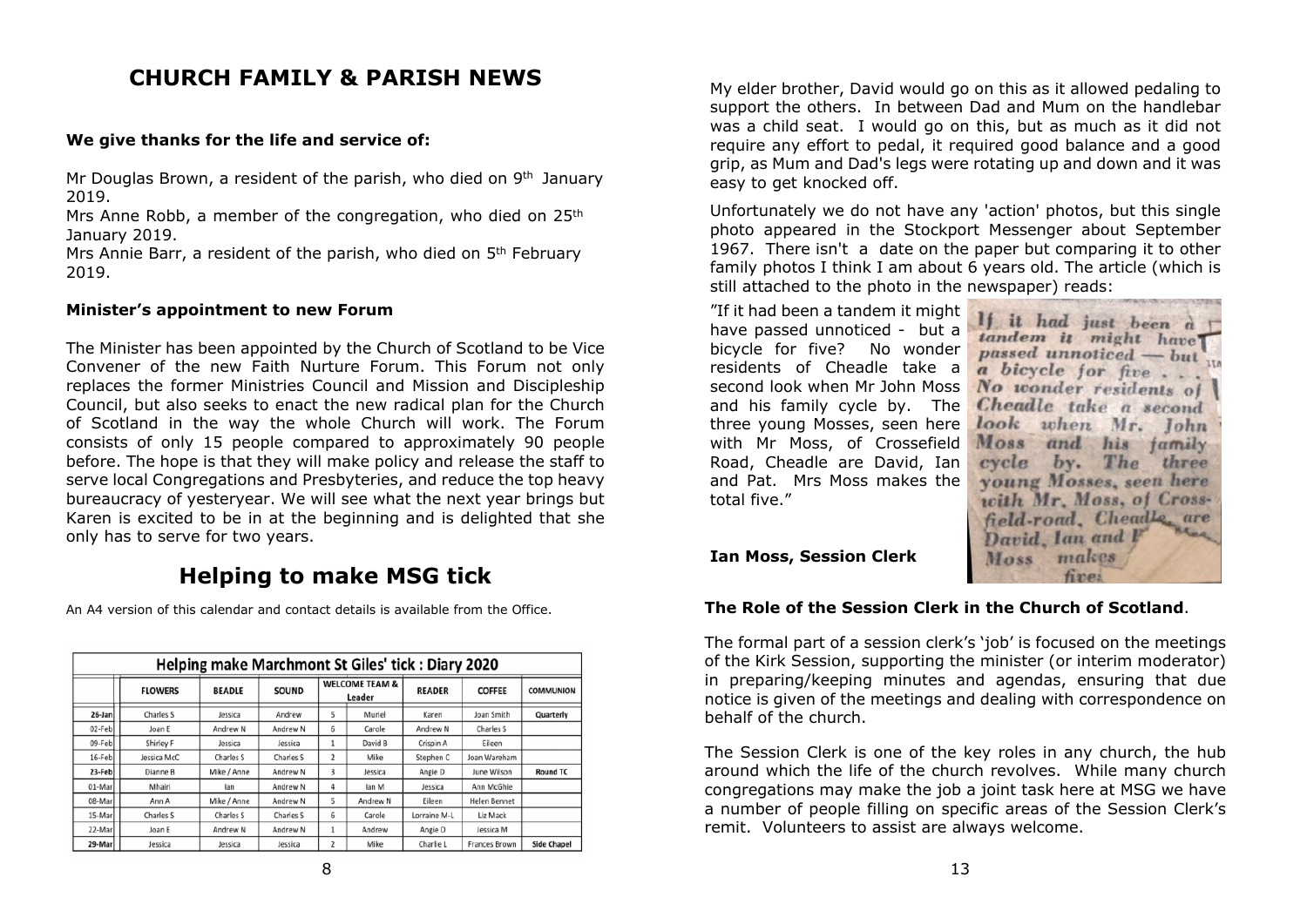#### **A Bicycle Made for Five!**

When I accepted the privilege of becoming Session Clerk at Marchmont St Giles, seven short years ago, I recall in my original personal bio I mentioned that all five of my family used to go to church on a Sunday together. By bike. But not on individual bikes. Just on one bicycle. Not a bicycle made for one, but a bicycle made for FIVE!

The local rag, The Stockport Messenger, sent a reporter round to photograph and report on us. My dad was a prolific photographer so it wasn't until recently that I stumbled upon a photo and report amidst thousands of his photos.



I grew up in Cheadle Hulme, Cheshire. There were several churches in the village and, as dad was a lay preacher, we attended most of them on the occasions when he was invited to take the service. The one we went to most frequently was the Congregational Church on Ladybridge Road, right alongside the main express railway line from London to Manchester. This was about a mile from home and, as there was a big valley and a hill in between, I think

dad reckoned we could not manage that hill on our own bikes, so he devised an ingenious plan. He had bought a tandem before kids came round so that Mum and Dad could go on outings together. He also liked to go out on his small motorbike and had a sidecar so mum could travel too (a bit like Arthur and Olive in "On the Buses"!)

So the solution was like this: Dad would sit on the front seat -steering and lights (note the Brylcreem!), Mum would sit on the rear seat - backup and managing the kids. The sidecar would be fastened to the pavement-side of the tandem. My sister, Pat, would go into this as it required no effort, and was the safest seat. A single wheel extension was added to the rear of the tandem, so there were now three wheels in a row.

#### **The Who, What, Why, Where, When of the Church**

When Sue agreed to take over as Co-Editor of The Shuttle, she commented that she didn't know who's who and how the hierarchy of the church worked and she was probably not alone in this so it was decided to explain the intricacies of "How It Works".

It starts with the Church of Scotland, based at 121 George Street as the overall head. The Church of Scotland's governing system is Presbyterian, which means that no one person or group within the Church has more influence or say than any other. The Church does not have one person who acts as the head of faith, as that role belongs to God and its supreme rule of faith and life is through the teachings of the Bible. The national Court is the General Assembly of the Church of Scotland which is held every May with representatives from each church attending over a rolling three year period.

**Presbyteries** - At district level, the court is a presbytery. They consist of all the ministers in the district and an equal number of elders, along with members of the diaconate (a form of ordained ministry, usually working in a complementary role in a ministry team in both parish and industry sector contexts). Meetings are held throughout the year and various committees report to Presbytery just like the Kirk Session which keeps the lines of communication open right throughout the church.

**Parishes** - At a local level, the court is a Kirk Session. Kirk Sessions oversee the local congregation and its parish, and consist of elders presided over by the minister. There are various committees which are answerable to the Session and help to look after the work of the church and also our buildings. Next month's instalment will look at the individual committees and their remits.

It is important to remember that it is not only about individual churches but to recognise our place in the big picture - we are one of many spokes in a big wheel. Churches need to open their hearts as well as their doors and welcome everyone - we are so lucky to have a church centre which is so well used by so many people in the wider community and where people feel they belong to our church family however tenuously. The affection and trust which is offered to all, be it a stranger or a member, who walks through our doors 7 days a week is practical Christianity at its best so let's look in our hearts to make sure that we are doing what God wants us to do.

**Judith** <sup>9</sup>